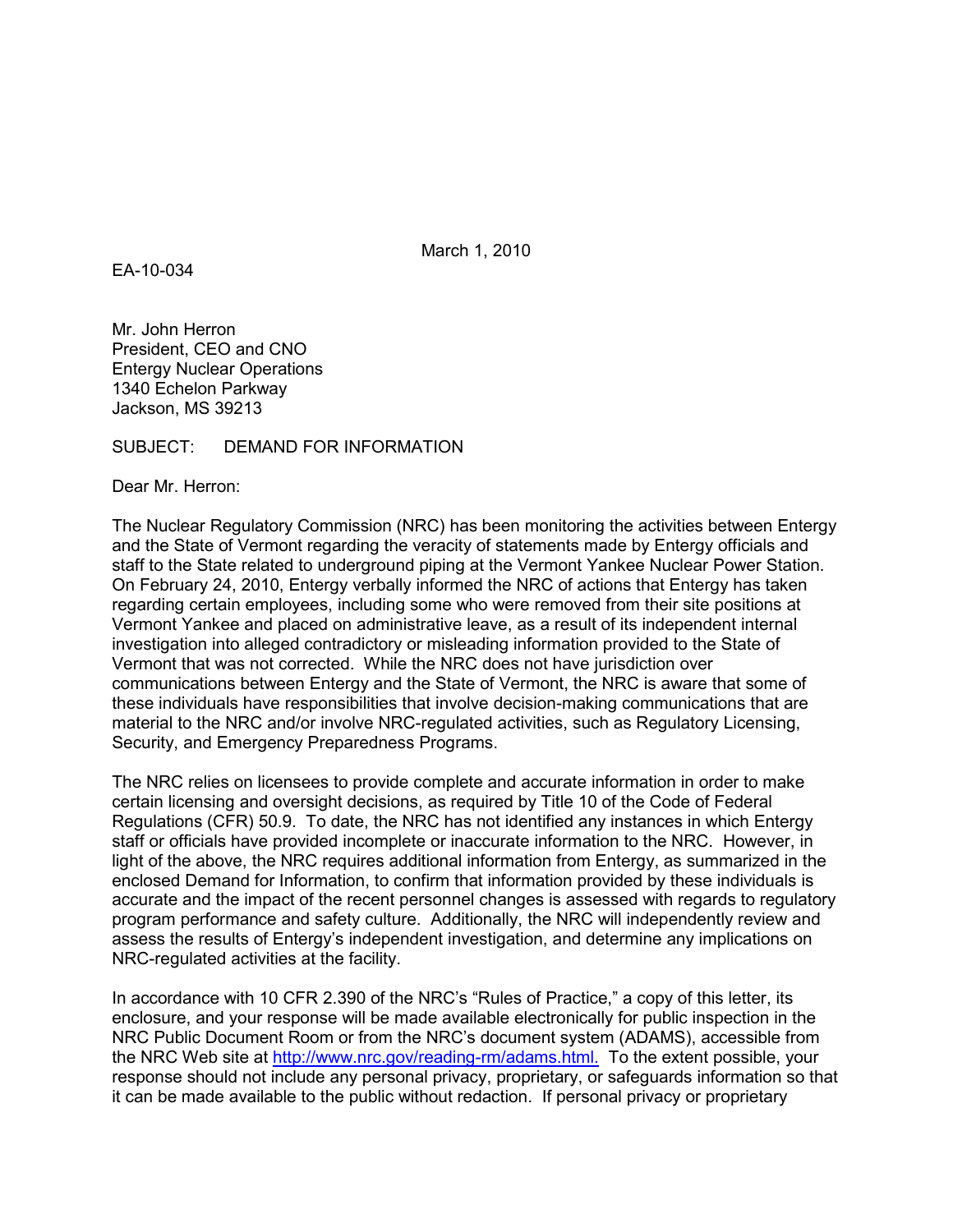information is necessary to provide an acceptable response, please provide a bracketed copy of your response that identifies the information that should be protected and a redacted copy of your response that deletes such information.

If you request withholding of such information, you must specifically identify the portions of your response that you seek to have withheld and provide in detail the bases for your claim of withholding (e.g., explain why the disclosure of information will create an unwarranted invasion of personal privacy or provide the information required by 10 CFR 2.390(b) to support a request for withholding confidential commercial or financial information). If safeguards information is necessary to provide an acceptable response, please provide the level of protection, described in 10 CFR 73.21.

Sincerely,

*/RA/* 

 Roy P. Zimmerman Director, Office of Enforcement

Docket No. 05000271 License No. DPR-28

Enclosure: Demand for Information

cc: via Listserve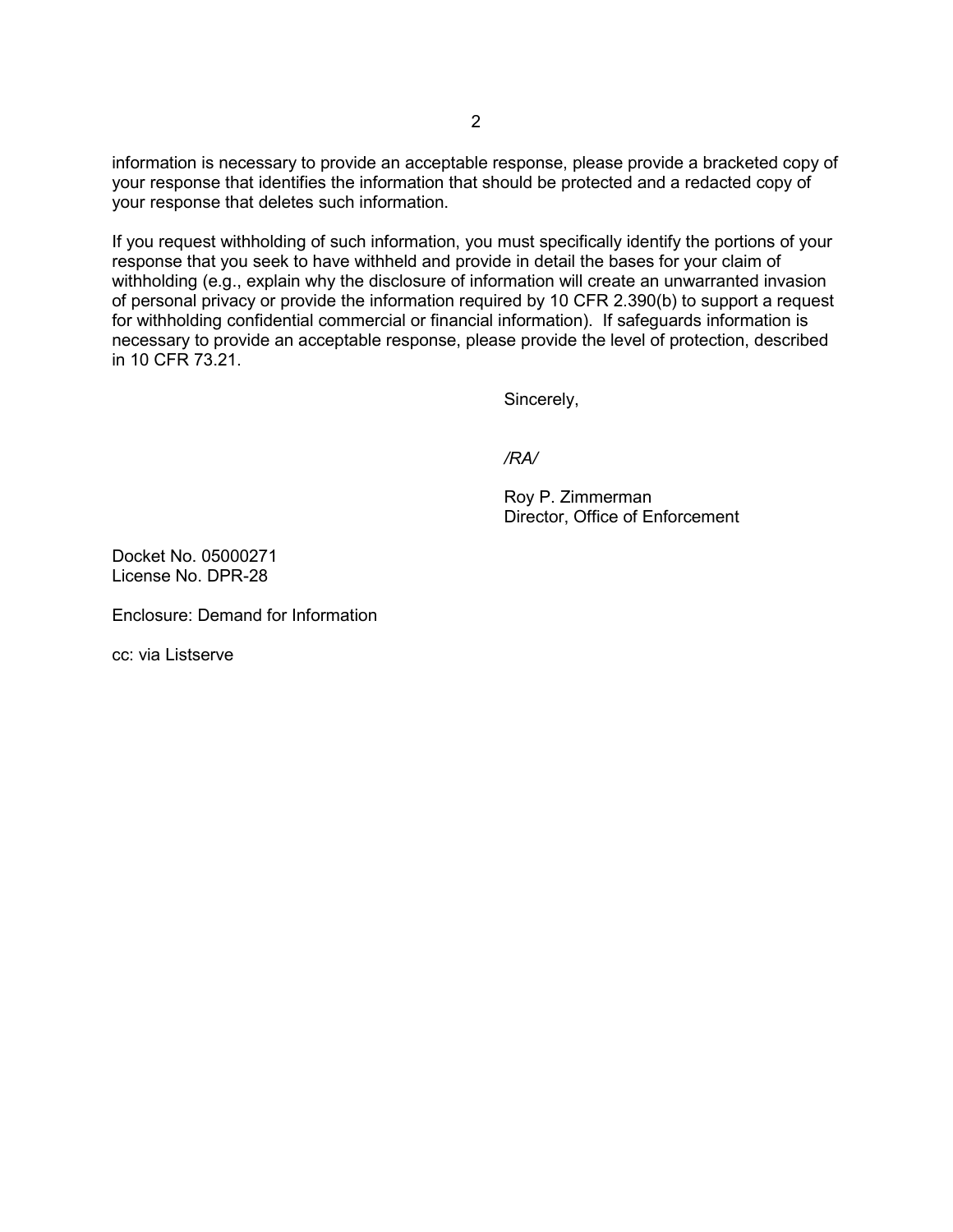information is necessary to provide an acceptable response, please provide a bracketed copy of your response that identifies the information that should be protected and a redacted copy of your response that deletes such information.

If you request withholding of such information, you must specifically identify the portions of your response that you seek to have withheld and provide in detail the bases for your claim of withholding (e.g., explain why the disclosure of information will create an unwarranted invasion of personal privacy or provide the information required by 10 CFR 2.390(b) to support a request for withholding confidential commercial or financial information). If safeguards information is necessary to provide an acceptable response, please provide the level of protection, described in 10 CFR 73.21.

Sincerely,

*/RA/* 

 Roy P. Zimmerman Director, Office of Enforcement

Docket No. 05000271 License No. DPR-28

Enclosure: Demand for Information

cc: via Listserve

## **SUNSI Review Complete: MMM** (Reviewer's Initials)

DOCUMENT NAMES:\ENF-ALLG\ENFORCEMENT\DFI\VY DFI COVER LETTER REV ACCEPT.DOC After declaring this document "An Official Agency Record" it will be released to the Public.

| <b>ADAMS ML100570237</b> |             | Publicly Available X |               | Non-Sensitive X |            |  |  |
|--------------------------|-------------|----------------------|---------------|-----------------|------------|--|--|
| <b>OFFICE</b>            | RI/ORA      | RI/RA                | <b>NRR</b>    | <b>OGC</b>      | <b>OE</b>  |  |  |
| <b>NAME</b>              | MMclaughlin | <b>SCollins</b>      | <b>ELeeds</b> | MBarkman(NLO)   | RZmmerman  |  |  |
| <b>DATE</b>              | 02/25/2010  | 02/25/2010           | 02/26/2010    | 02/26/2010      | 03/01/2010 |  |  |
| AFFIAIAL BEAARD AABV     |             |                      |               |                 |            |  |  |

 **OFFICIAL RECORD COPY**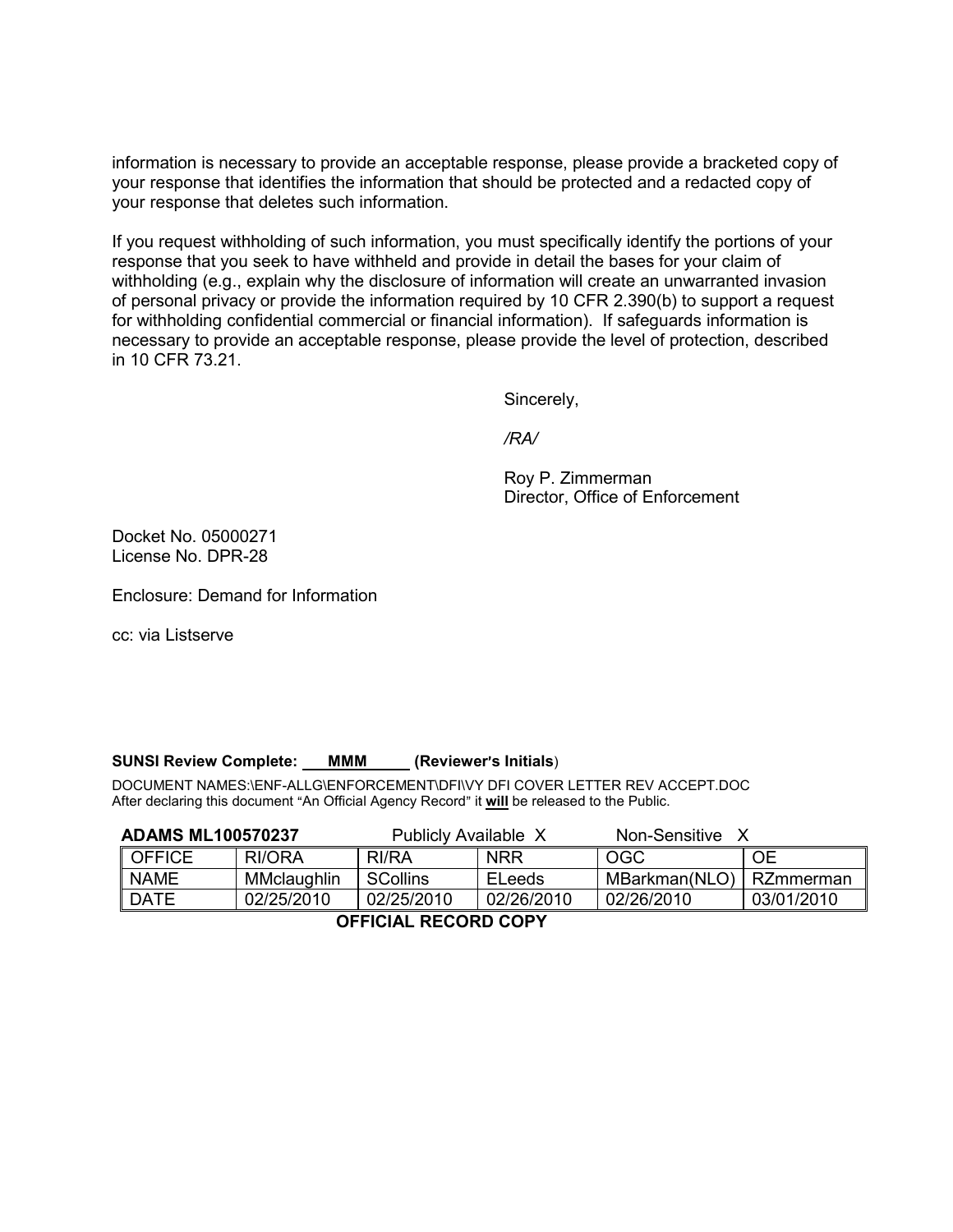## UNITED STATES OF AMERICA NUCLEAR REGULATORY COMMISSION

| In the Matter of                     |                     |  |
|--------------------------------------|---------------------|--|
|                                      | Docket No. 05000271 |  |
| <b>Entergy Nuclear Operations</b>    | License No. DPR-28  |  |
| Vermont Yankee Nuclear Power Station | EA-10-034           |  |

## DEMAND FOR INFORMATION

**In the contract of the contract of the contract of the contract of the contract of the contract of the contract of the contract of the contract of the contract of the contract of the contract of the contract of the contra** 

Entergy Nuclear Operations (Entergy) is the holder of Facility Operating License No. DPR-28, issued by the Nuclear Regulatory Commission (NRC) pursuant to 10 CFR Part 50 on February 28, 1973. The license authorizes the operation of the Vermont Yankee Nuclear Power Station (Vermont Yankee) in accordance with conditions specified therein. The facility is located in Vernon, Vermont.

**III** and the contract of the contract of the contract of the contract of the contract of the contract of the contract of the contract of the contract of the contract of the contract of the contract of the contract of the

The NRC has been monitoring the activities between Entergy and the State of Vermont regarding the veracity of statements made by Entergy officials and staff to the State related to underground piping at Vermont Yankee. On February 24, 2010, Entergy verbally informed the NRC of actions that Entergy has taken regarding certain employees, including some who were removed from their site positions at Vermont Yankee and placed on administrative leave, as a result of its independent internal investigation into alleged contradictory or misleading information provided to the State of Vermont that was not corrected. While the NRC does not have jurisdiction over the communications between Entergy and the State of Vermont, the NRC is aware that some of these individuals have responsibilities that involve decision-making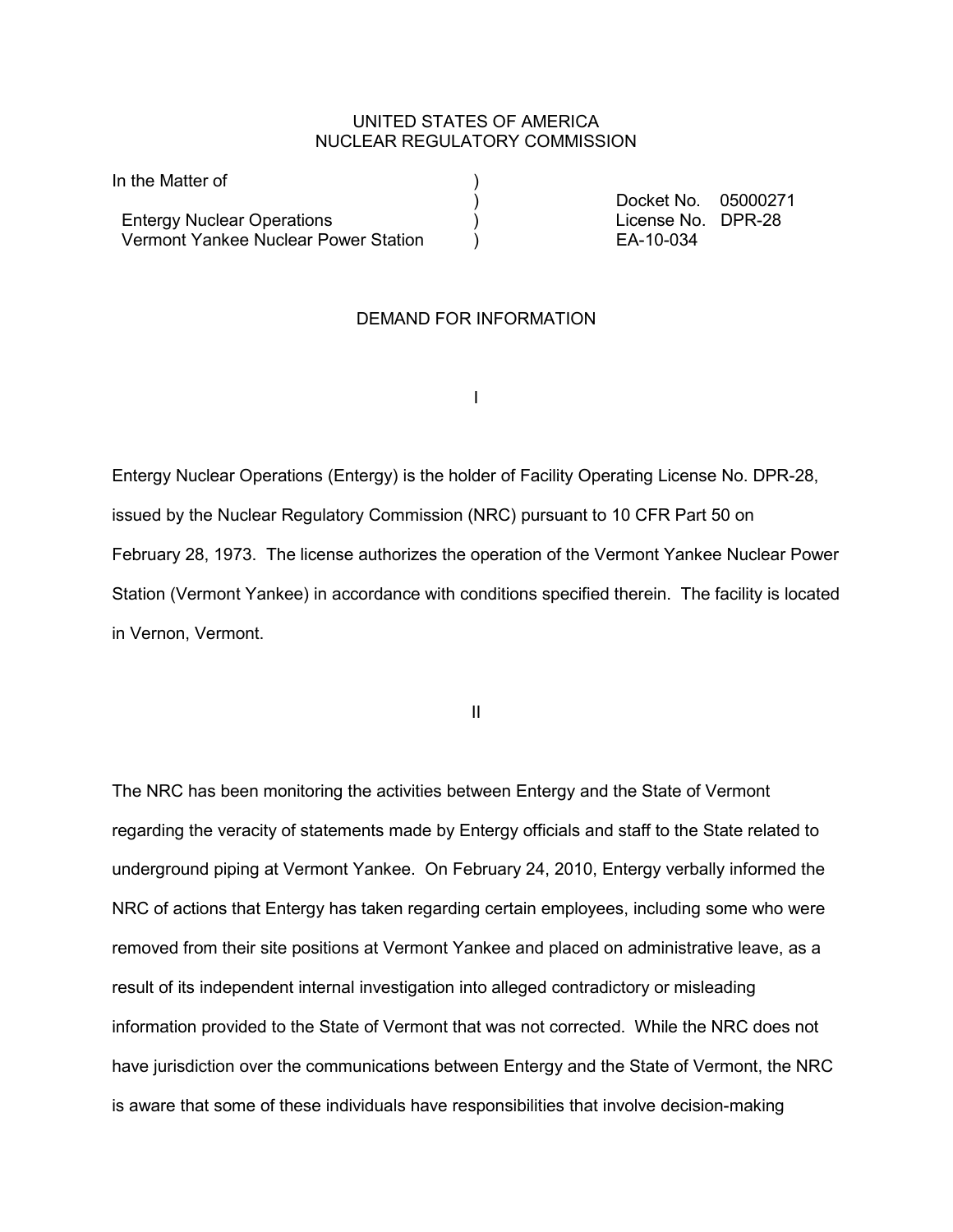communications material to the NRC and/or involve NRC-regulated activities, such as Regulatory Licensing, Security, and Emergency Preparedness Programs.

III

The NRC relies on licensees to provide complete and accurate information in order to make certain licensing and oversight decisions, as required by Title 10 of the Code of Federal Regulations (CFR) 50.9. To date, the NRC has not identified any instances in which Entergy staff or officials have provided incomplete or inaccurate information to the NRC. However, in light of the above, the NRC requires additional information from Entergy to confirm that information provided by these individuals is accurate and the impact of the organizational changes is assessed in the areas of regulatory program performance and safety culture. In addition, Entergy has not provided the NRC with information describing how the recent personnel changes resulting from the independent internal investigation will affect Entergy's ability to implement NRC-regulated programs at Vermont Yankee, and any compensatory measures Entergy has taken in response. The NRC will independently review and assess the results of Entergy's independent investigation, and determine any implications on NRCregulated activities at the facility.

#### IV

Accordingly, pursuant to Sections 161c, 161o, 182 and 186 of the Atomic Energy Act of 1954, as amended, and the Commission's regulations in 10 CFR 2.204 and 10 CFR 50.54(f), in order for the Commission to determine whether Vermont Yankee's license should be modified, suspended, or revoked, or other enforcement action taken to ensure compliance with NRC

2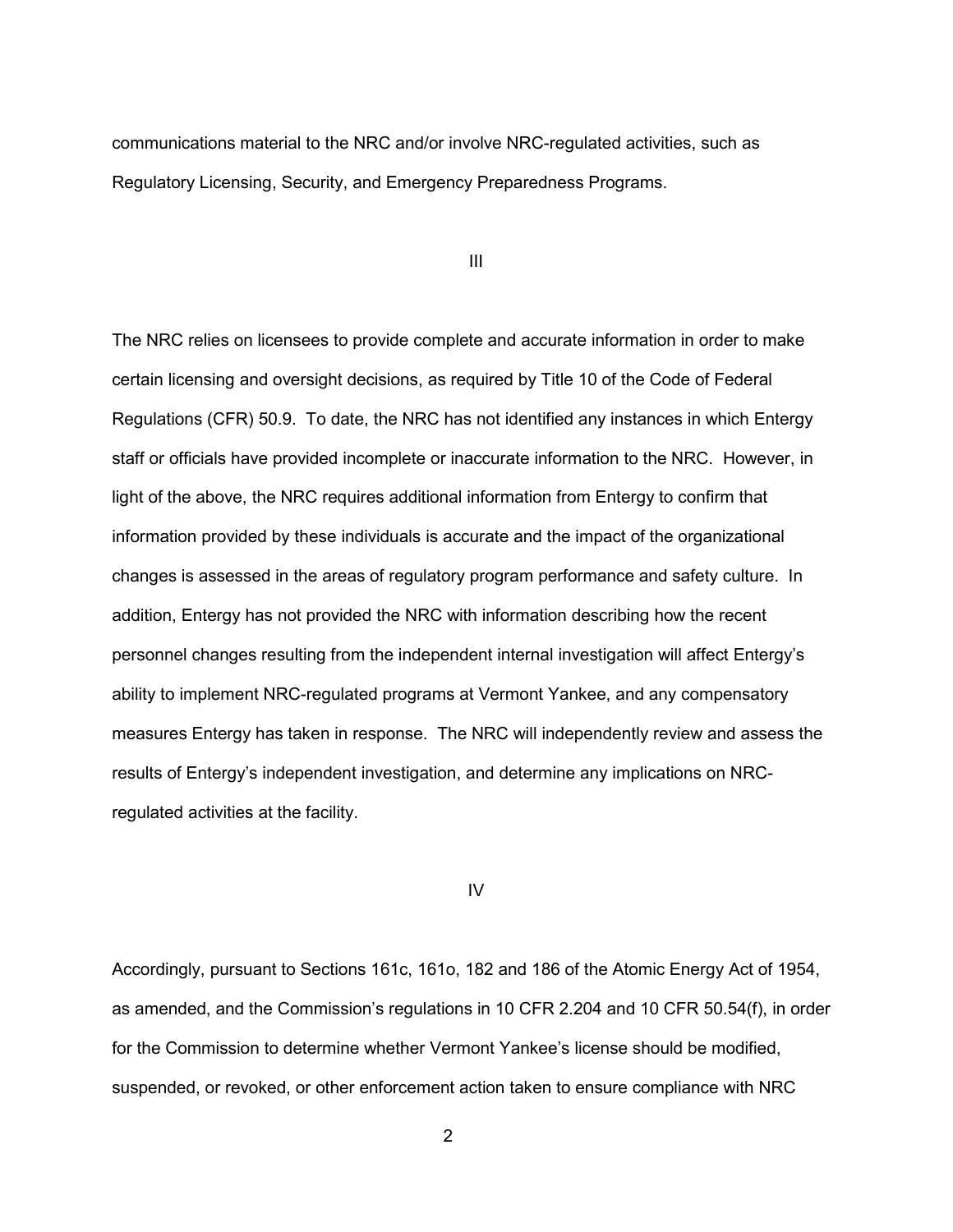regulatory requirements, Entergy is required to submit to the Regional Administrator, NRC Region I, 475 Allendale Road, King of Prussia, PA, 19406 (with copies to the Director, Office of Enforcement and to the Assistant General Counsel for Materials Litigation and Enforcement, U.S. Nuclear Regulatory Commission, Washington, DC 20555-0001), within 30 days of the date of this Demand for Information, the following information, in writing, and under oath or affirmation:

- a. Information regarding whether communications over the past five years to the NRC by the aforementioned employees that were material to NRC-regulated activities were complete and accurate, and the basis for that conclusion. The communications shall include, but not be limited to, required reports to the NRC, interactions with NRC inspection staff, and submittals to support NRC licensing decisions, including the license renewal process. The information shall also describe any impacts on safety and security for any communications to the NRC found to be incomplete or inaccurate.
- b. Any corrective actions or compensatory measures taken or planned to address any incomplete or inaccurate communications provided to the NRC by the aforementioned employees identified by your review conducted in response to Item 1.
- c. A description of how, in light of the organizational changes made in response to the independent internal investigation, Entergy is providing for appropriate implementation of NRC-regulated programs (e.g., Regulatory Licensing, Security, Emergency Preparedness, etc.)